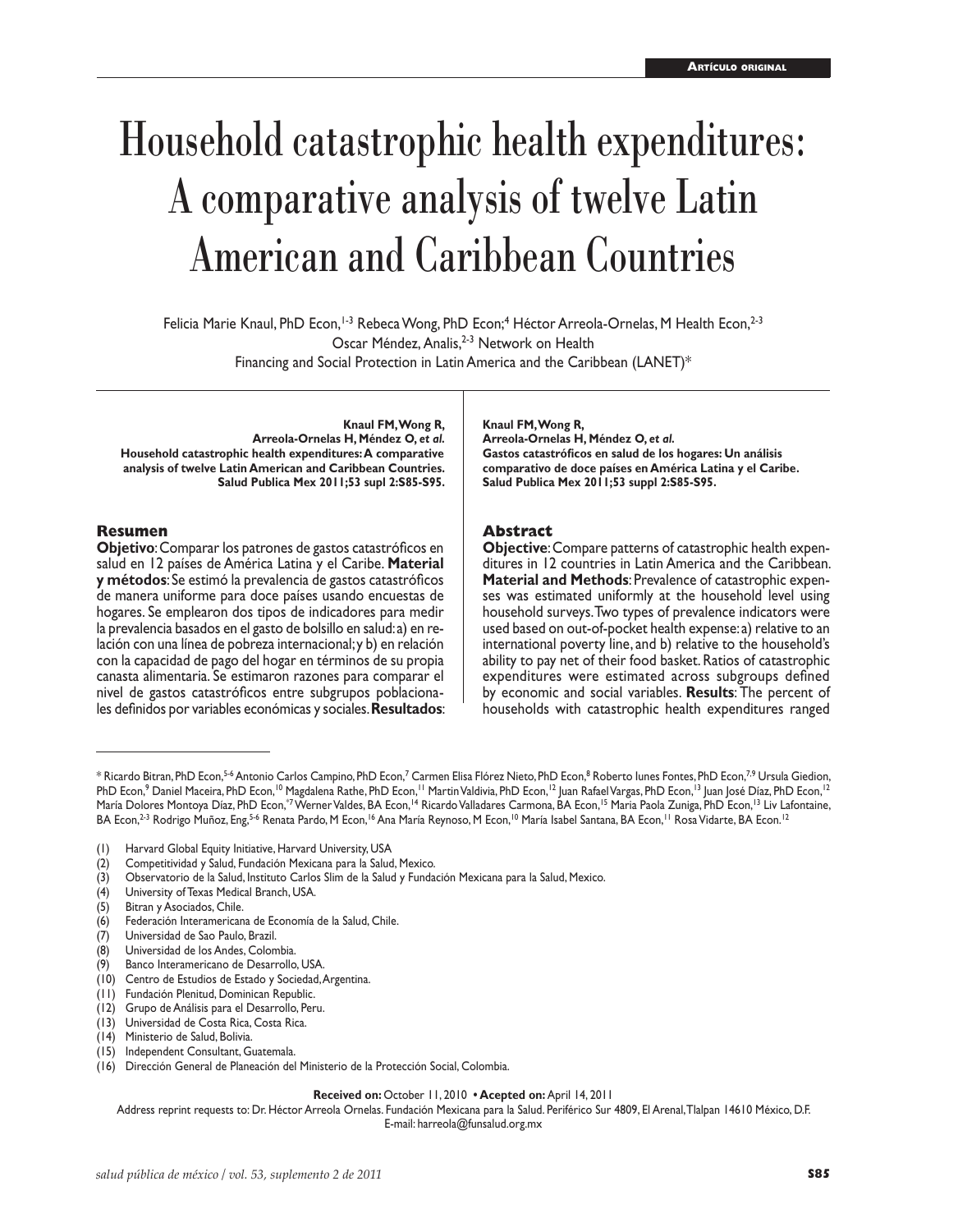El porcentaje de hogares con gastos catastróficos variaron de 1 a 25% en los 12 países. En general, la residencia rural, el bajo nivel de ingresos, la presencia de adultos mayores, y la carencia de aseguramiento en salud de los hogares se asocian con mayor propensión a sufrir gastos catastróficos en salud. Sin embargo, existe una marcada heterogeneidad por país. **Conclusiones**: Los estudios comparativos entre países pueden servir para examinar cómo los sistemas de salud contribuyen a la protección social de los hogares en América Latina.

Palabras clave: gastos en salud; protección social en salud; salud; América Latina

from 1 to 25% in the twelve countries. In general, rural residence, lowest quintile of income, presence of older adults, and lack of health insurance in the household are associated with higher propensity of catastrophic health expenditures. However, there is vast heterogeneity by country. **Conclusions**: Cross national studies may serve to examine how health systems contribute to the social protection of Latin American households.

Key words: Health expenditures; social policy; health; Latin America

Lack of financial protection in health is a widespread<br>problem plaguing most of the Latin America and<br>Caribbean (LAC) region. The effect of this lack of Caribbean (LAC) region. The effect of this lack of protection is that families can suffer the burden of the illness but also the economic ruin and impoverishment of financing their care, yielding increased poverty in the short and long run. International recognition of this challenge to health systems has been growing, spurred by the World Health Report 2000.<sup>1</sup> Academic work and national and international policy efforts increasingly recognize the importance of evaluating health system performance and financing to achieve greater financial protection.2-22

Direct, out-of-pocket (OOP) payment for health at point of service is considered the most inefficient and inequitable means of financing a health system<sup>1.</sup> In these systems there is little room for risk pooling, competition among providers is reduced, and patients pay more than they would with a prepayment scheme due to the fragmentation of risk and the urgency of treatment. In these systems, the greatest burden tends to be placed on the family. If the cost of care exceeds the ability to pay at the time of service, catastrophic and potentially impoverishing expenditures arise or necessary care is forgone. Families are often forced to choose between satisfying other basic needs such as education, food and housing, or purchasing health care and saving loved-ones from illness, suffering and often shortening life spans. Thus, health spending can be an important additional source of poverty.2,10,17,23-24 If households cannot insure against health shocks, this phenomenon may have both long as well as short-run implications.<sup>10,25-26</sup>Yet in many LAC countries, financial protection for health continues to be segmented and fragmented. Large parts of the population are excluded from access to public pre-payment options such as social security, and resort to paying directly and out of pocket. 27 This paper analyzes the

distribution of the effects of lack of financial protection expressed through the prevalence of catastrophic and impoverishing expenses, across a sample of 12 countries in the region –Argentina, Bolivia, Brazil, Chile, Colombia, Costa Rica, Dominican Republic, Ecuador, Guatemala, Mexico, Nicaragua and Peru.

The key research questions analyzed in this paper are: 1) Do countries differ in the extent to which people suffer extreme or catastrophic health payments? 2) Which population sub-groups are most severely affected by catastrophic health payments? 3) Does a pattern of differential catastrophic spending by certain sub-groups emerge across the countries in the study? and, 4) Can these basic results be linked to specific features of the health care systems suggesting avenues for further research? Crossnational and cross-cultural research provides an opportunity to enhance understanding of multiple schemes and their consequences in terms of wellbeing of the population but this type of research is under-utilized.28 Adequate data and the use of methodological approaches that are comparable across countries is needed, both of which are often difficult to obtain. This paper provides a first look at the analytical potential of the comparative approach and generates hypotheses about the relative vulnerability of the different sub-groups with a crossnational comparative perspective. The paper adds to the existing literature on catastrophe from health spending by stratifying the analysis by specific population groups within countries. In addition, for several of the countries there are no published papers on the level or distribution of catastrophic spending, and they have not been part of previous comparative work on health spending. For comparative work, refer to 1,4-7,10,14-16,29-30

The twelve countries included in this comparative paper differ greatly in population size and structure, level of economic development, stage of demographic transition, and health care system organization and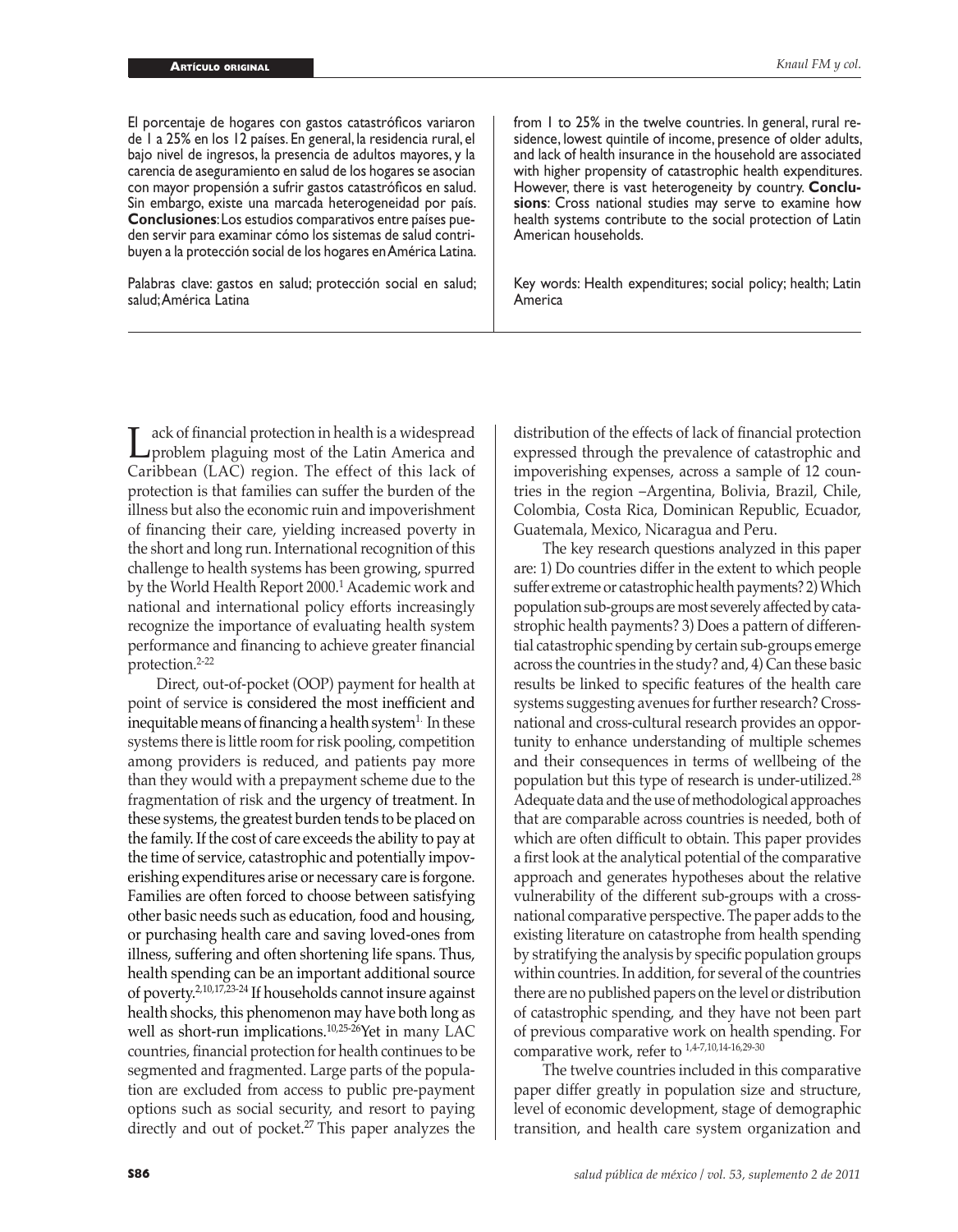financial protection. With respect to population size, the countries range from Brazil with 189 million to Costa Rica with only 4.4 million. According to 2008 data, the study countries include 486 million people and account for 85% of the population of the LAC region. The majority of countries in the sample are largely urban with the highest rates in Argentina, Brazil, and Chile all close to 90%. Still, the smaller and poorer countries tend to have lower levels and Guatemala stands out at 49%. Other than Guatemala at 2.5%, the rates of growth of the populations are all below replacement, ranging from 1.9% per year in Bolivia to 1% in Chile and Mexico. All countries have experienced large drops in mortality and fertility rates, with consequential aging of the population.<sup>30</sup> While the majority of countries enjoy life expectancy at birth well over 70 years and in Costa Rica it is 78, the figure is 66 in Bolivia and 70 in Guatemala. Of particular importance for this paper, the countries differ also in the levels of expenditure and the mechanisms offered to provide health care to their populations.

While varied, and despite ongoing reform of several health financing systems and most notably in Chile, Colombia, Mexico and the Dominican Republic, the systems are still characterized by fragmentation. This means that multiple systems interact to provide health care.<sup>10,31</sup> In addition, within each system, different forms of pooling risk exist and the poor, informal and rural populations are often excluded from formal insurance, prepayment or risk pooling schemes.32-34 Notable exceptions are the single social insurance provider in Costa Rica and the systems in Colombia and Mexico that offer specific insurance options for all populations.2-3,17,35-37 With respect to the level of government spending on health as a share of GDP, Peru is the lowest at 4.3% compared to the highest 10% for Argentina. Brazil, Argentina, Dominican Republic, Ecuador, Guatemala and Mexico all have health systems in which private expenditures account for 50% or more of total health spending and in most countries the majority is out-of-pocket. Only Colombia has a notably low rate.38 This brief summary portrays the heterogeneity of countries in the study, setting the stage for our comparative analysis. Thus, in the analyses of catastrophic health expenditures that follow, we expect a wide range of variation in the relative exposure of population subgroups across these countries.

The work in this paper derived from a multi-site project titled 'Health Financing and Social Protection in Latin America and the Caribbean,' coordinated by the Mexican Health Foundation. This project began in mid 2007 including 7 countries and was initially financed by the International Development Research Center of Canada. The LAC Health Observatory, an inter-institutional project of the Carlos Slim Health Institute and the Mexican Health Foundation, later provided additional support to include other countries and develop a LAC research network on financial protection. The multi-site team that worked on this paper included local investigators, seeking to obtain comparable results across the countries. This labor-intensive feature of the project maximized the potential for systematic comparisons across the countries. The research teams discussed variable definitions, analysis units, and programming codes, ultimately using the same programming tools and codes to obtain tabulations. Country teams prepared their own data base, using common programs to produce their respective tabulations for this paper. Survey instruments and methods were analyzed to identify differences across countries. The overall project included in-depth country studies to explore the organization of health system financing in each country, which complement and provide background for the quantitative analysis presented here. Thus, the data and analyses in this paper draw on country-specific work and background papers available from the authors.

## Material and Methods

### **Study Design**

Each of the twelve participating country research team selected the most appropriate available household survey that met the requirements of the study. We gave high priority to using surveys with detailed measures of expenditures at the household level, disaggregated by type of expenditure such as health care or food, and basic socio demographic information on the household. Table I presents a description of the selected surveys, which varied in design and purpose. For example, the data for Bolivia, Brazil, Mexico and Peru were derived from household expenditure surveys; in the surveys for Colombia, Costa Rica, Dominican Republic, Ecuador, Guatemala and Nicaragua the objective was to measure social and quality of life conditions, such as income and poverty. The Argentina and Chile surveys were designed to measure health care utilization and expenditures. Further, unlike the others, the survey for Chile cover only the urban areas of the country thus no analysis of rural/ urban differences is possible for Chile, constraining the comparability with other surveys. Through detailed group analysis of the results for each country and efforts to standardize variable definitions, the researchers sought to minimize the impact of these differences in survey design on the comparative results.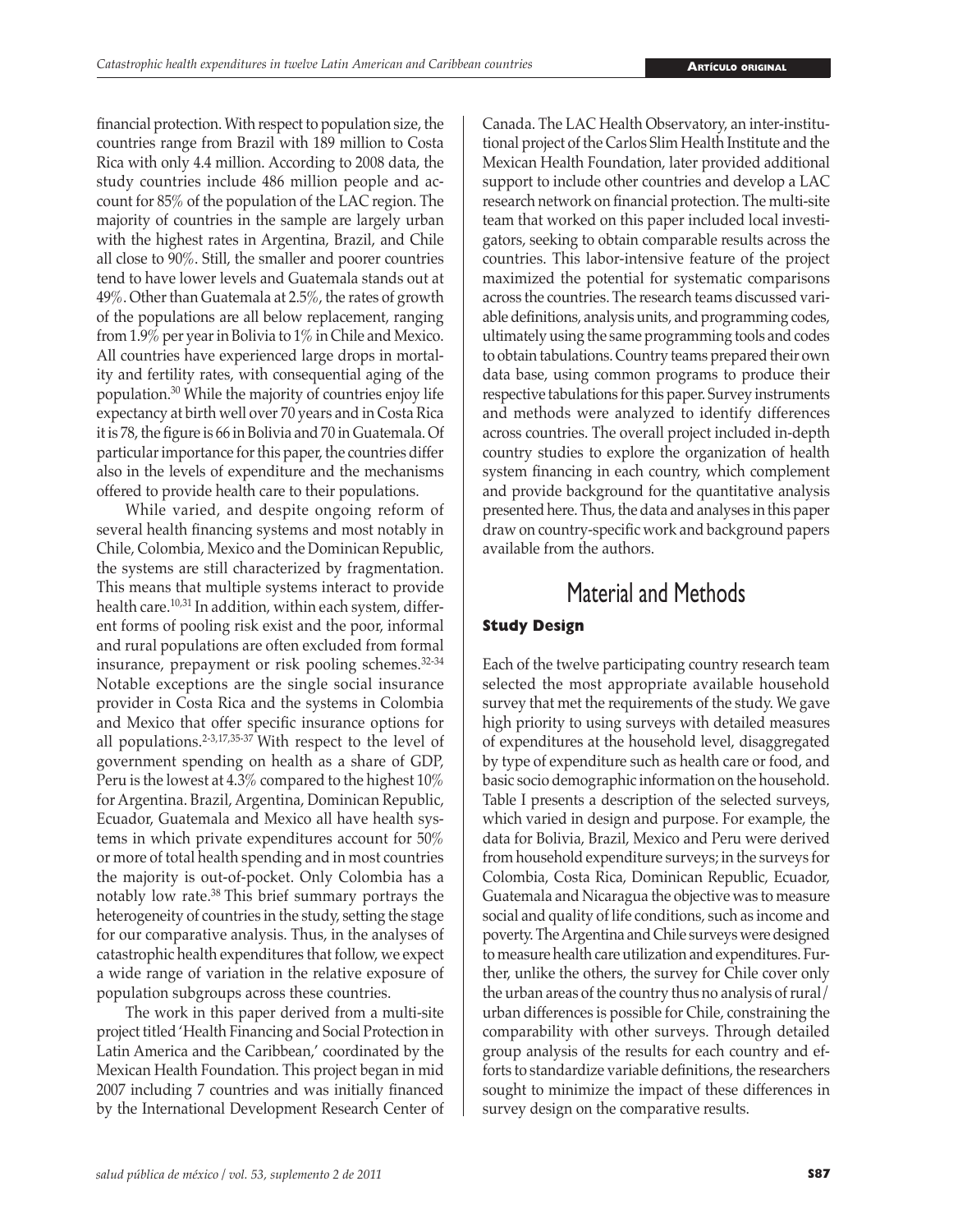| Country        | Survey                                                        | Year      | Sample size<br>(Households) | Representativeness                          |
|----------------|---------------------------------------------------------------|-----------|-----------------------------|---------------------------------------------|
| Argentina      | Encuesta de Consumo de los Hogares                            | 2004/2005 | 29 03 1                     | National (rural/urban)                      |
| <b>Bolivia</b> | Encuesta de Hogares (EH)                                      | 2006      | 4 0 9 8                     | National (rural/urban)                      |
| Brazil         | Encuesta de Gasto de Hogares (POF)                            | 2002-2003 | 48 470                      | National (by states and metropolitan zones) |
| Chile          | Encuesta Nacional sobre Satisfacción y Gasto en Salud (ENSGS) | 2005      | 5111                        | Urban national                              |
| Colombia       | Encuesta Nacional de Calidad de Vida (ECV)                    | 2003      | 22 949                      | National (rural/urban)                      |
| Costa Rica     | Encuesta Ingresos y Gastos (ENIG)                             | 2004      | 4 2 3 1                     | National (rural/urban)                      |
| Dominican Rep. | Encuesta Nacional de Condiciones de Vida (ENCOVI)             | 2004      | 9825                        | National (rural/urban)                      |
| Ecuador        | Encuesta Nacional de Condiciones de Vida (ENCOVI)             | 2005-2006 | 13 581                      | National (rural/urban)                      |
| Guatemala      | Encuesta Nacional de Condiciones de Vida (ENCOVI)             | 2006      | 13 686                      | National (rural/urban)                      |
| Mexico         | Encuesta Nacional de Ingreso Gasto de los Hogares (ENIGH)     | 2008      | 29 4 68                     | National (rural/urban)                      |
| Nicaragua      | Encuesta Nacional Hogares sobre medicion de Vida              | 2005      | 6882                        | National (rural/urban)                      |
| Peru           | Encuesta Nacional de Hogares (ENAHO)                          | 2006      | 20 577                      | National, urban, rural and by departments   |

| Table I                                                             |
|---------------------------------------------------------------------|
| <b>DATA SOURCES IN TWELVE LATIN AMERICA AND CARIBBEAN COUNTRIES</b> |

Source: Official office for statistical information from each country

### **Definition of study variables**

We constructed a core set of variables: total household expenditures, health care expenditures, and household characteristics such as household size, area of residence, household composition by age of its members, and availability of health insurance. By agreeing on a core set of variables and carefully reviewing differences across surveys, we constructed variables that were strictly comparable across countries.

*Catastrophic Health Expenditures.* We used two indicators to assess the prevalence of catastrophic health care expenditures as follows:

- a) The basic indicator 'CHE1' is calculated as out of pocket payments for health as proportion of income or total expenditures in a given period of time. We use total health expenditures as the numerator. We adopted a common convention and used as the denominator total household expenditure net of food spending, which better captures the effect of health expenditures on disposable income.<sup>39-40</sup>
- b) The second indicator 'CHE2' (type Wagstaff and vanDoerslaer) uses a slightly different definition for the denominator, as the total household expenditure net of a standard value: subsistence expenditures equivalent to a poverty line of \$1 USD PPP (international purchasing power parity dollar). This convention has been adopted by several authors.<sup>24</sup>

Both indicators aim to capture the same concept of health expenditures but the difference is in the point of reference to define the expenditures as catastrophic. CHE1 uses as reference the capacity to pay based on net income of the household after meeting the basic needs of food. On the other hand, CHE2 uses as reference an international standard of subsistence, to maximize the ability to make cross-country comparisons. For our purposes, a household is defined as having incurred catastrophic health expenditures if the out of pocket health share exceeds 30% of the point of reference. In addition, for CHE2 any expenditure by poor households, that is, households below the \$1 USD PPP line, is considered a catastrophic expenditure since households are already poor. Thus by definition CHE2>=CHE1.

### *Stratification variables*

We calculated the prevalence of catastrophic health care expenditures among households in each country, and by sub-groups of the households according to the following stratification variables: Area of residence –urban or rural. Household composition in categories according to the age of members –with at least one child (of 5 years old or younger) but no elderly (60 or more years old), with at least one elderly but no children, with both children and elderly members, and with neither children nor elderly members. Household size according to the number of members in three categories: large (5 or more members), medium (3-4 members), and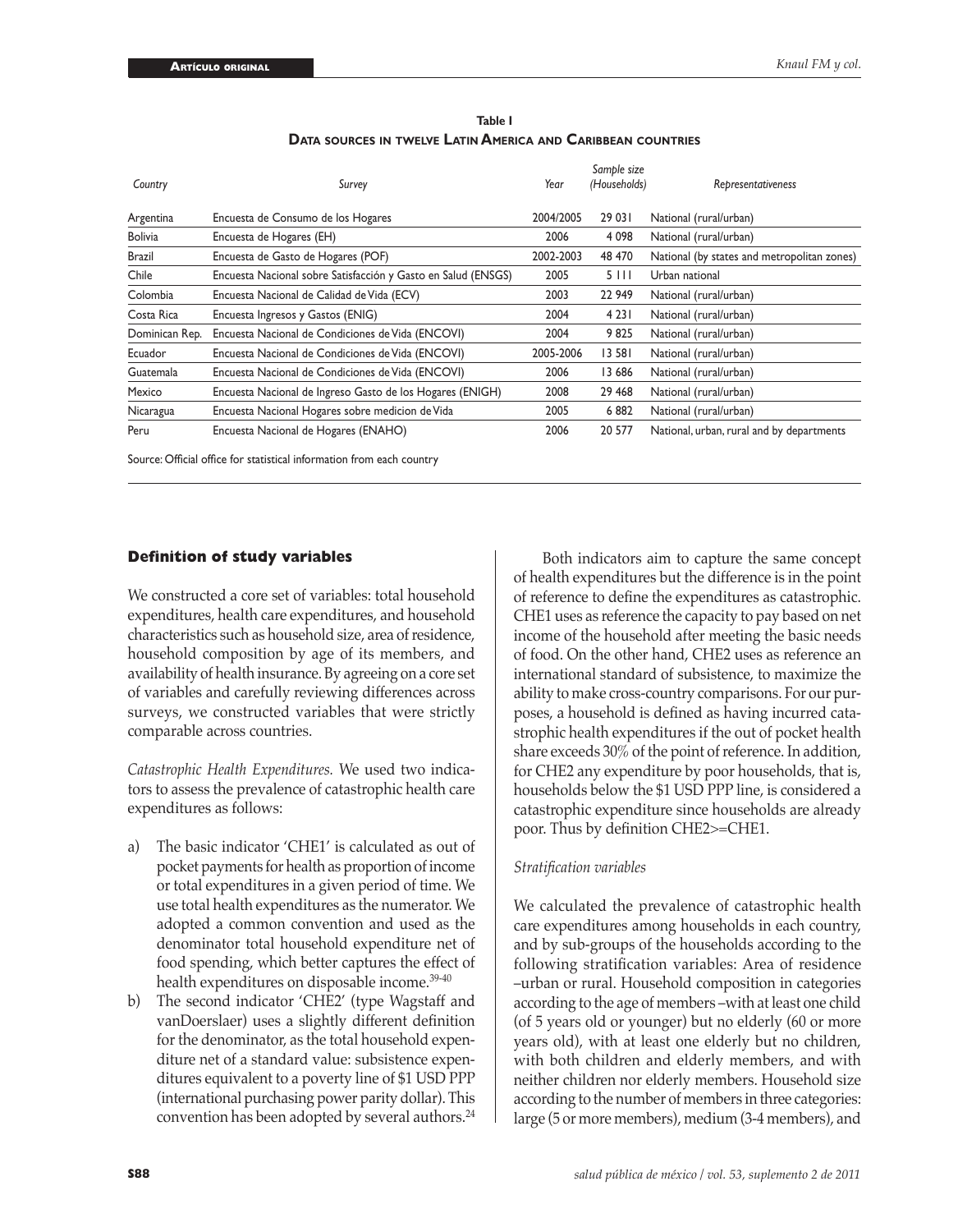small (2 or fewer). For health insurance, we classified households as 'yes' if at least one adult member of the household had coverage and as 'no' if no member of the household had health care coverage. Finally, we classified households by income using the total expenditures of the household using quintiles of the distribution in each country (poorest to richest).

### **Methods**

Levels of health spending in a country depend on the composition of the population (for example by household sizes, or by age of its people). Thus we used a standardized measure of the total prevalence of catastrophic health expenditures to maximize the potential for comparability. We took the distribution of the households by household size in the sum of all countries as the standard population. This method holds constant the distribution of the population, and differences in health spending across countries can be attributed to factors other than the differential composition of their populations.

The variation in the surveys available and the methodology for gathering data on health expenditure in each survey constrained the direct comparability of measures across countries. To overcome this feature at least partly we compared across sub-groups within each country (for example large versus small households). These comparisons are appropriate assuming that the survey captured health payments by the households of the various sub-groups equally in each country. Thus we calculated the prevalence of catastrophic health expenditures for the total of households in each country, and by sub-groups defined by the stratification variables. We obtained point and interval (95%) estimates of prevalence. For each country we then constructed ratios of prevalence of catastrophic health expenditures across categories of the stratification variables, in order to assess whether some strata of the population show relatively higher exposure than others. Using the interval estimates for each of the sub-groups in a given ratio, we assess whether the ratio of the two estimates is significantly different than one. This forms the basis for the comparisons across countries. For example, if the ratio of prevalence among households with older adults divided by the prevalence among those without older adults is 1.3 in country A and 2.5 in country B, and the respective intervals do not overlap, then we conclude that, relative to households without older adults, households with older adults in country B are more likely to report catastrophic health expenditures than those in country A. Thus households with older adults seem more exposed to financial health risk and lack financial protection in B than in A.

# **Results**

Table II presents descriptive statistics using the survey samples for the twelve countries. The proportion of rural households ranges from a high in Guatemala (46%) and Nicaragua (42%) to 15% in Brazil and 7% in Argentina. Recall that the Chile sample includes only urban areas. The proportion of households that have at least one elderly member ranges from a high of 30% in Chile and Peru, and 25% in Argentina, to a low of 15% in Bolivia and 18% in Costa Rica. Household size is on average the largest in Nicaragua and Guatemala, where more than 50% of households have 5 or more members. With respect to health insurance coverage, the range is from 27% of households reporting coverage in Brazil and Bolivia, to 90% in Costa Rica.

Table III presents the prevalence of catastrophic spending according to the two indicators CHE1 and CHE 2. The unstandardized prevalence of catastrophic health expenditures varies across the countries in the study and depending on the indicator. For CHE1 they range from 0.4% in Costa Rica to around 2-5% in Colombia, Bolivia, Brazil, Mexico and Peru, to around 7-11% in Argentina, Dominican Republic, Ecuador, Guatemala and Nicaragua. The standardized figures yield similar relative ranking of the countries. Costa Rica presents very low prevalence, while Guatemala shows the highest prevalence of catastrophic expenditures.

*Rural versus Urban Residents*. We compared the percent of households with catastrophic expenditures in rural areas to those residing in urban areas for each country (except for Chile). Recall that a value greater than 1.0 for the ratio implies that catastrophic spending is more common in the numerator group (rural areas) relative to subsistence or disposable income than in the denominator group (urban areas). In all countries in the study other than Argentina, catastrophic expenditures are more prevalent in rural than in urban areas and these differences are statistically significant in almost all cases (Table IV). Costa Rica and Dominican Republic have the lowest ratios, implying a smaller difference between rural and urban areas. Peru, Guatemala and Brazil have moderate ratios compared to the rest of the countries. Bolivia, Colombia, Mexico, Nicaragua and Ecuador show the largest gaps between rural and urban households with prevalence of around 2-4 times in rural households compared to the prevalence in urban areas.

*Poor versus Rich Households*. We contrasted the percent reporting catastrophic health expenditures in the poorest quintile compared to that in the richest quintile. Ratio values greater than 1.0 mean that the poorest households are more exposed to having catastrophic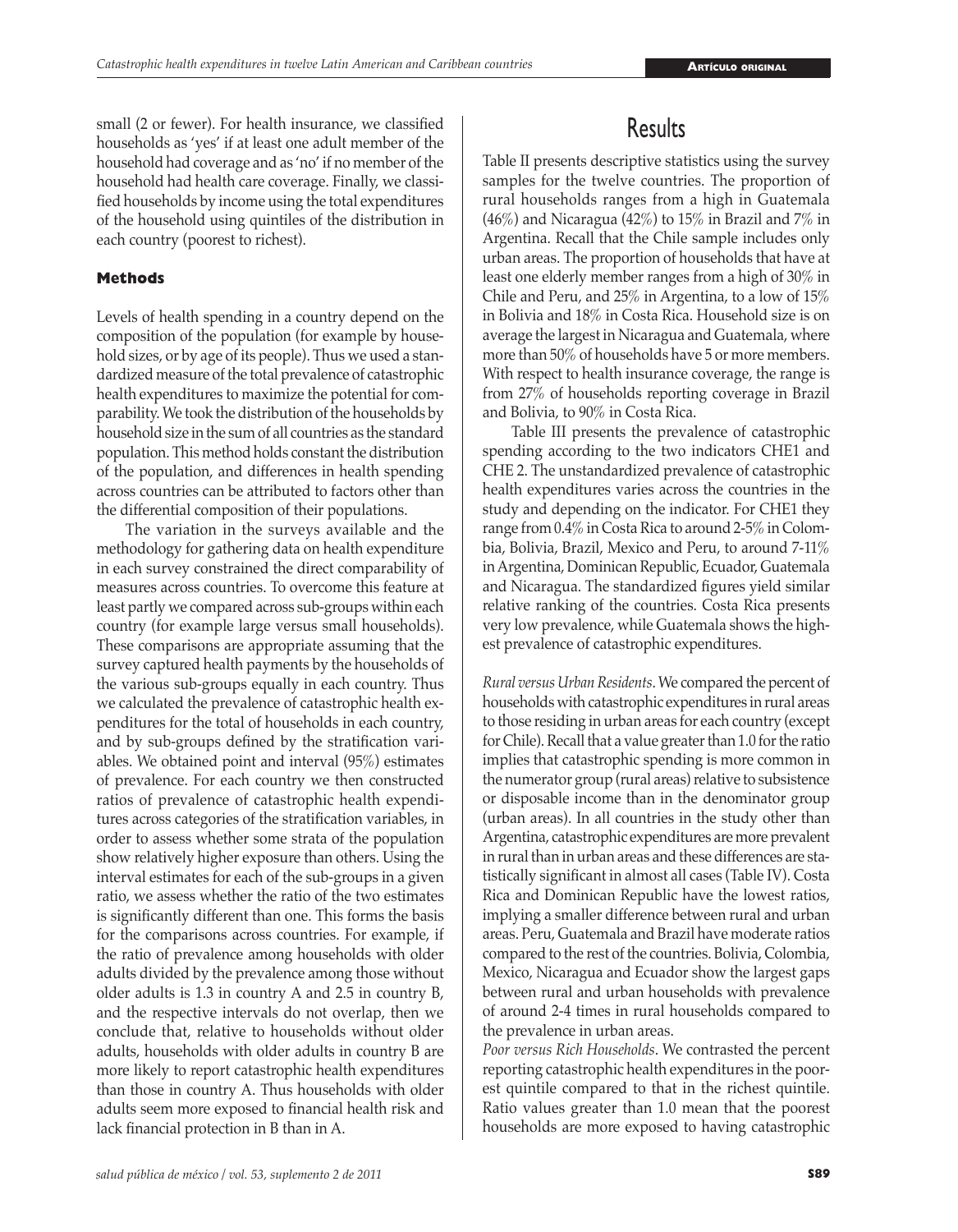|                                        | Argentina | <b>Bolivia</b> | <b>Brazil</b> | Chile          | Colombia | Costa Rica | Dom Rep | Ecuador | Guatemala | Mexico  | Nicaragua | Peru    |
|----------------------------------------|-----------|----------------|---------------|----------------|----------|------------|---------|---------|-----------|---------|-----------|---------|
| Households in rural areas (%)          | 7.5       | 37.2           | 15.3          | $\overline{a}$ | 24.5     | 37.9       | 36.1    | 34.1    | 46.3      | 20.2    | 41.6      | 34.6    |
| Household composition                  |           |                |               |                |          |            |         |         |           |         |           |         |
| At least one child                     | 45.0      | 37.6           | 29.2          | 17.5           | 26.5     | 24.9       | 28.0    | 31.4    | 40.6      | 25.6    | 35.3      | 33.6    |
| At least one older adult               | 20.1      | 12.8           | 17.5          | 27.1           | 7.1      | 16.4       | 15.6    | 17.0    | 14.0      | 8.      | 15.8      | 25.3    |
| At least one child and one older adult | 4.7       | 2.4            | 1.9           | 3.0            | 3.2      | 1.7        | 2.8     | 3.1     | 3.9       | 2.6     | 8.3       | 4.4     |
| No child or elderly member             | 30.2      | 47.2           | 55.2          | 52.5           | 53.2     | 56.9       | 53.5    | 48.5    | 41.5      | 53.7    | 40.6      | 45.5    |
| Household size (%)                     |           |                |               |                |          |            |         |         |           |         |           |         |
| One or two members                     | 19.4      | 26.5           | 28.2          | 28.8           | 25.4     | 25.9       | 27.7    | 23.6    | 15.5      | 23.7    | 12.8      | 22.7    |
| Three or four members                  | 0.0       | 35.9           | 45.5          | 44.3           | 43.8     | 44.6       | 38.0    | 40.9    | 33.6      | 41.1    | 31.3      | 35.6    |
| Five or more members                   | 0.0       | 37.7           | 26.3          | 26.9           | 30.8     | 29.5       | 34.2    | 36.1    | 50.9      | 35.2    | 56.0      | 41.7    |
| Health insurance: Yes                  | 65.3%     | 27.8%          | 27.6%         | 88.9%          | 67.7%    | 90.2%      | 36.1%   | 42.4%   | 37.8%     | 55.5%   | 31.6%     | 62.7%   |
| Total expenditure                      | \$418.2   | \$91.2         | \$322.2       | \$194.7        | \$241.8  | \$425.8    | \$705.4 | \$165.7 | \$107.1   | \$149.1 | \$84.0    | \$145.2 |
| (S.D.)                                 | \$412.3   | \$3.0          | \$13.0        | \$11.6         | \$2.8    | \$18.8     | \$143.2 | \$2.5   | \$4.4     | \$1.2   | \$1.4     | \$1.6   |
| Out-of-pocket health expenditure       | \$30.7    | \$1.6          | \$17.9        | \$22.5         | \$5.4    | \$10.8     | \$28.7  | \$11.6  | \$9.6     | \$4.6   | \$5.1     | \$6.5   |
| (S.D.)                                 | \$70.4    | \$0.1          | \$1.1         | \$2.5          | \$0.3    | \$0.7      | \$6.4   | \$0.4   | \$1.8     | \$0.2   | \$0.2     | \$0.1   |
| Expenditure on food                    | \$137.0   | \$53.1         | \$40.9        | \$56.3         | \$74.1   | \$48.8     | \$121.9 | \$26.9  | \$38.3    | \$35.7  | \$36.3    | \$46.0  |
| (S.D.)                                 | \$113.5   | \$1.2          | \$0.7         | \$1.6          | \$1.1    | \$1.0      | \$1.6   | \$0.2   | \$0.6     | \$0.2   | \$0.4     | \$0.3   |
| National poverty line                  | \$74.9    | \$40.8         | \$65.8        | \$46.2         | \$74.2   | \$54.9     | \$73.1  | \$75.8  | \$37.9    | \$72.2  | \$55.2    | \$51.7  |
| International poverty line             | \$30.4    | \$30.4         | \$30.4        | \$30.4         | \$30.4   | \$30.4     | \$30.4  | \$30.4  | \$30.4    | \$30.4  | \$30.4    | \$30.4  |
| Expanded number of households (1000)   | 11171     | 2 3 6 9        | 48 394        | 3911           | 11 200   | 1153       | 2 3 0 8 | 3 2 6 5 | 3118      | 26 700  | 989       | 6 6 6 8 |

| . |  |
|---|--|

### **Descriptive statistics for main variables in study samples in twelve Latin America and Caribbean countries**

Note: Expenditures and poverty lines are given in PPP int. dollar

Source: Individual country authors' calculations using country database

### **Table III Percent of households with catastrophic health spending in twelve Latin America and Caribbean countries: Observed and standardized**

|                                       | Argentina     | <b>Bolivia</b> | Brazil        | Chile                   | Colombia      | Costa Rica    | Dom Rep        | Ecuador         | Guatemala       | Mexico        | Nicaragua       | Peru          |
|---------------------------------------|---------------|----------------|---------------|-------------------------|---------------|---------------|----------------|-----------------|-----------------|---------------|-----------------|---------------|
| Observed                              |               |                |               |                         |               |               |                |                 |                 |               |                 |               |
| <b>CHEI</b>                           | 8.4           | 3.3            | 2.2           | 15.4                    | 2.8           | 0.4           | 9.8            | 7.2             | I I.2           | 2.4           | 10.3            | 5.0           |
|                                       | $[8.1 - 8.7]$ | $[2.5 - 4.2]$  | $[1.9-2.5]$   | $[13.7 - 17.1]$         | $[2.5 - 3.1]$ | $[0.2 - 0.6]$ | $[9.1 - 10.6]$ | $[6.7 - 7.7]$   | $[10.3 - 12.0]$ | $[2.2 - 2.7]$ | $[9.5 - 11.2]$  | $[4.6 - 5.4]$ |
| CHE <sub>2</sub>                      | 5.2           | 6.0            | 4.0           | $\mathsf{H}.\mathsf{I}$ | 2.6           | 0.6           | 5.7            | 15.6            | 17.2            | 4.0           | 20.7            | 5.7           |
|                                       | $[4.9 - 5.5]$ | $[5.0 - 7.0]$  | $[3.6 - 4.4]$ | $[9.7 - 12.6]$          | $[2.3 - 2.9]$ | $[0.4 - 0.8]$ | $[5.1 - 6.4]$  | $[14.9 - 16.3]$ | $[15.7 - 18.6]$ | $[3.7 - 4.4]$ | $[19.5 - 21.9]$ | $[5.4-6.1]$   |
| Standardized by household composition |               |                |               |                         |               |               |                |                 |                 |               |                 |               |
| <b>CHEI</b>                           | 8.4%          | 3.7%           | 2.3%          | 14.4%                   | 2.9%          | 0.4%          | 10.2%          | 7.4%            | 11.6%           | 2.5%          | 10.3%           | 5.1%          |
| CHE <sub>2</sub>                      | 5.1%          | 5.9%           | 4.4%          | 11.0%                   | 2.7%          | 0.7%          | 6.0%           | 15.8%           | 16.3%           | 4.3%          | 19.9%           | 6.1%          |

Notes: Threshold for catastrophic spending=30%. Confidence intervals (95%) are given in parentheses CHE1: calculated as out of pocket expenditures on health / total household expenditures net of food spending CHE2: calculated as out of pocket expenditures on health / total household expenditures net of international poverty line Standardized using the total distribution by household size of all countries as the standard Source: Individual country authors' calculations using country database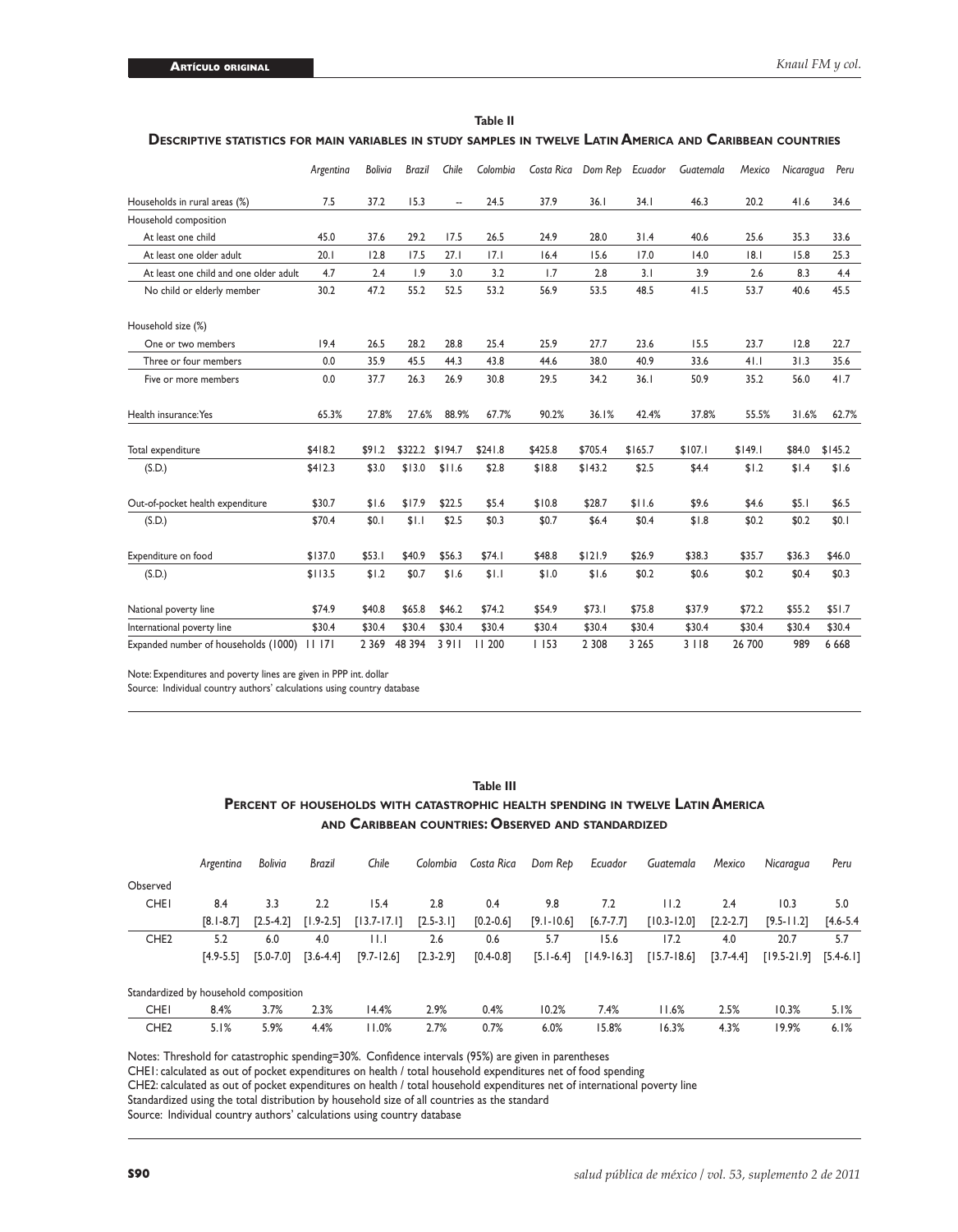health expenditures compared to the richest households. CHE2 provides a clearer pattern, and in all countries except Chile the percent with catastrophic health expenditures is higher among poor households (Table IV). For CHE1 the ratios are lower and for several countries below 1. The poorer countries (such as

Nicaragua and Ecuador) tend to have greater differentials, particularly for CHE2. Bolivia shows a very high difference of 28 times the prevalence among poorest compared to households in the richest income quintile and between CHE1 and CHE2 which may point to difficulties with these data.

### **Table IV Ratios of prevalence of catastrophic health expenditures in twelve Latin America and Caribbean countries (threshold=30%)**

|                    | Argentina                                  | Bolivia | <b>Brazil</b> | Chile   | Colombia | Costa Rica | Dom Rep | Ecuador                | Guatemala | Mexico       | Nicaragua    | Peru         |
|--------------------|--------------------------------------------|---------|---------------|---------|----------|------------|---------|------------------------|-----------|--------------|--------------|--------------|
| Area of residence  | Rural: urban=1                             |         |               |         |          |            |         |                        |           |              |              |              |
| <b>CHEI</b>        | $0.8*$                                     | 1.6     | $1.6^{\ast}$  | n.a.    | $2.5*$   | 1.0        | $1.3*$  | $2.1*$                 | $1.3*$    | $1.9*$       | $2.2*$       | $1.4*$       |
| CHE <sub>2</sub>   | $0.8*$                                     | $4.3*$  | $2.2*$        | n.a.    | $2.8*$   | 1.8        | $1.4*$  | $3.0*$                 | $2.3*$    | $3.5*$       | $3.5*$       | $2.3*$       |
| Income quintiles   | Poorest quintile: Richest quintile=1       |         |               |         |          |            |         |                        |           |              |              |              |
| <b>CHEI</b>        | 1.4                                        | 0.7     | $2.1*$        | $0.48*$ | $2.4*$   | 0.3        | 1.3     | $1.7*$                 | $0.5*$    | $\mathsf{L}$ | $1.5*$       | 0.8          |
| CHE <sub>2</sub>   | $2.0*$                                     | $28.2*$ | $6.6*$        | 0.97    | $5.0*$   | $5.0*$     | 1.4     | $10.8*$                | $4.9*$    | $5.8*$       | $12.2*$      | $4.7*$       |
| Household          |                                            |         |               |         |          |            |         |                        |           |              |              |              |
| Composition (1)    | At least one child: rest=1                 |         |               |         |          |            |         |                        |           |              |              |              |
| <b>CHEI</b>        | $0.6*$                                     | 0.7     | 0.9           | 0.97    | 1.2      | 1.1        | $0.7*$  | 1.2                    | 1.2       | 1.5          | $1.3*$       | 1.6          |
| CHE <sub>2</sub>   | $0.6*$                                     | $2.6*$  | $2.1*$        | 1.29    | $1.5*$   | $8.3*$     | 0.8     | $1.9*$                 | $2.5*$    | $2.5*$       | $1.8*$       | $2.7*$       |
| Household          |                                            |         |               |         |          |            |         |                        |           |              |              |              |
| Composition (2)    | At least one older Adult: rest=1           |         |               |         |          |            |         |                        |           |              |              |              |
| <b>CHEI</b>        | $3.5*$                                     | $2.9*$  | $4.0*$        | $2.21*$ | $2.3*$   | $7.5*$     | $2.7*$  | $3.1*$                 | $2.3*$    | $4.4*$       | $2.1*$       | $2.4*$       |
| CHE <sub>2</sub>   | $4.1*$                                     | 1.8     | $2.7*$        | $1.99*$ | $2.4*$   | $4.8*$     | $4.0*$  | $2.4*$                 | $2.1*$    | $3.4*$       | $1.6*$       | $2.4*$       |
| Household          |                                            |         |               |         |          |            |         |                        |           |              |              |              |
| Composition (3)    | At least one child and older adult: rest=1 |         |               |         |          |            |         |                        |           |              |              |              |
| <b>CHEI</b>        | $1.7*$                                     | 0.9     | 1.6           | $3.12*$ | 1.6      | $0.0*$     | $1.5*$  | $\mathsf{L}\mathsf{I}$ | $1.9*$    | 2.8          | $1.6*$       | $2.9*$       |
| CHE <sub>2</sub>   | $1.9*$                                     | 3.1     | $3.1*$        | $4.44*$ | $3.0*$   | $10.6*$    | 1.7     | $2.2*$                 | $3.6*$    | $6.0*$       | $1.9*$       | $4.0*$       |
| Household size (1) | 3 to 4 members: 2 or fewer members=1       |         |               |         |          |            |         |                        |           |              |              |              |
| <b>CHEI</b>        | $0.5*$                                     | 0.6     | $0.4*$        | $0.72*$ | 0.8      | 0.3        | $0.6*$  | $0.6*$                 | $0.6*$    | $0.4*$       | 0.9          | $0.7*$       |
| CHE <sub>2</sub>   | $0.4*$                                     | 1.3     | $0.8*$        | 0.88    | $0.8*$   | 0.4        | $0.6*$  | 0.9                    | 0.8       | $0.6*$       | 1.3          | 0.8          |
| Household size (2) | 5 or more members: 2 or fewer members=I    |         |               |         |          |            |         |                        |           |              |              |              |
| <b>CHEI</b>        | $0.4*$                                     | 0.5     | $0.4*$        | 0.88    | 0.7      | 0.4        | $0.5*$  | $0.5*$                 | 0.7       | $0.4*$       | $\mathsf{L}$ | 0.7          |
| CHE <sub>2</sub>   | $0.3*$                                     | $3.5*$  | $1.5*$        | 1.50    | $ . $ *  | 1.9        | $0.4*$  | $1.5*$                 | $1.8*$    | $1.2*$       | $2.9*$       | $1.5*$       |
| Health insurance   | Uninsured: insured=1                       |         |               |         |          |            |         |                        |           |              |              |              |
| <b>CHEI</b>        | $0.5*$                                     | 1.2     | $0.7*$        | $0.59*$ | $2.5*$   | $0.0*$     | $1.5*$  | $1.6*$                 | $1.7*$    | $1.3*$       | $1.9*$       | $1.5*$       |
| CHE <sub>2</sub>   | $0.5*$                                     | $4.4*$  | $1.6*$        | 0.81    | $2.3*$   | $0.0*$     | $1.6*$  | $2.2*$                 | $2.5*$    | $2.5*$       | $3.1*$       | $\mathsf{L}$ |

Note: (\*) Ratio of prevalences is significantly different than 1 (numerator and denominator 95% confidence intervals do not overlap)

CHE1: calculated as out of pocket expenditures on health / total household expenditures net of food spending

CHE2: calculated as out of pocket expenditures on health / total household expenditures net of international poverty line

'Rest' are households without children or older adults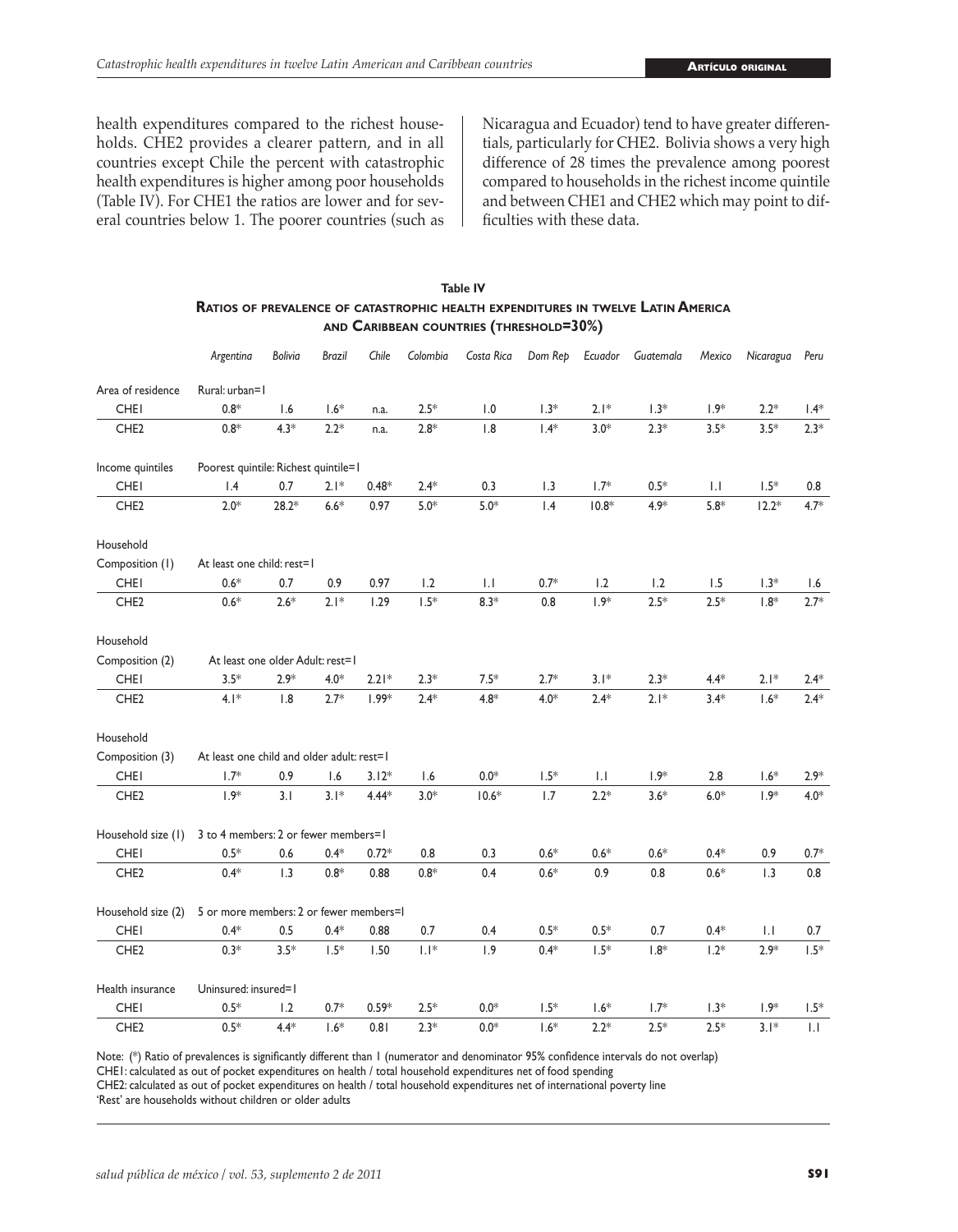*Age of Household Members*. For this contrast, we present the ratio of the percent of households reporting catastrophic health expenditures in each group, using as reference the group of households with neither children nor elderly members. In general, countries have higher exposure to catastrophic health expenditures among households with children compared to households with no children and no elderly (Table IV). Still, the results vary across countries and are less marked for CHE1 than CHE2. For 10 of the 12 countries using CHE2, households with children tend to be more exposed to financial crisis from health spending, with statistically significant differences in 9 of these countries.

All 12 countries have higher levels of catastrophic health expenditures among households with elderly members compared to households with no children and no elderly, and this holds for both indicators. The ratios are particularly high for Argentina, Costa Rica, Dominican Republic and Mexico. The results also show that for CHE2 all countries have higher propensity of catastrophic health expenditures among households with children and elderly compared to households without either group (Table IV). For CHE1 almost all countries also have ratios over 1. In Argentina, Dominican Republic, Ecuador, Guatemala and Nicaragua the ratios are approximately 2:1, and in the remaining countries the ratios are substantially higher. Overall, the results suggest that the propensity to suffer catastrophic health expenditures tends to be higher for families with young children, and more so for families with elderly household members.

*Household Size*. We present the ratio of catastrophic health expenditures among medium and large households relative to the percent among small households. In most countries, households with 3-4 members are less likely to experience catastrophic health expenditures than small households of 1-2 members (Table IV). The exceptions are Bolivia and Nicaragua where the ratio is above 1 for CHE2, although these are not statistically significant. In all countries with the exception of Argentina and Dominican Republic, but only for CHE2, large households have higher prevalence of catastrophic health expenditures than small households. The gap is largest in Bolivia and Nicaragua.

*Health Insurance Coverage*. We compare the prevalence of catastrophic health expenditures by whether or not the household includes an insured household member (Table IV). For the majority of the countries, the propensity to incur in catastrophic spending is, as expected, higher among households without insurance and the results are largely consistent for both CHE1 and CHE2 and statistically significant. The exceptions are Argentina and Chile, Costa Rica and Peru (with a ratio close to 1.0 for CHE2).

### **Discussion**

We assessed the extent to which households in Latin America suffer catastrophic health expenditures with a focus on the relative risk for sub-groups of the population in each of the countries. We defined these groups according to characteristics that suggest similar conditions or lifestyles, for example level of income. Our approach aimed to make cross-country comparisons to enhance the results obtained from one single country and to maximize the impact of the results obtained. Since populations in each country are exposed to different socioeconomic and health sector contexts, cross-national comparisons helped us draw general conclusions about the relationship between certain population traits and the risk of suffering catastrophic health expenditures, increasing the precision of a given policy conclusion.

Thus our comparative results can be interpreted as a measure of how certain groups are more susceptible to suffer catastrophic expenditures than others across countries. Although as mentioned, our emphasis is not on absolute levels, the prevalence of catastrophic spending by households portrays a heterogeneous set of countries. We find absolute values of prevalence that vary widely, from less than 1% of households in Costa Rica and 2% in Brazil (two countries where social security covers the large majority of the population), to 10-15% of households in Nicaragua, Guatemala, Dominican Republic, Argentina, and urban Chile.

The results on the relative levels across subgroups show patterns that are important for policies targeted to improve the equity of health financing in these countries (Table V). First, it is clear that for all countries, certain groups of the population are more exposed to catastrophic expenses and these groups can be identified and targeted in each country. Second, there are common attributes that define high risk of catastrophic expenses for the region: households in rural areas, uninsured, poor households, and households with children or with elderly members. Some of the results are consistent with previous literature5-7,10, 29,33-34 but our work also finds a systematic high risk for rural households and among households with elderly members (with or without children).<sup>5</sup> While this pattern may reflect expensive health care needs of older adults, the presence of elderly members in the household may reflect a coping mechanism of poor households, who may recourse to co-residence with elderly family members to meet consumption needs. Similarly, large households seem more likely to incur in catastrophic expenses, and this type of living arrangement could be a coping mechanism sought by many poor households for economic survival.

The differences between uninsured/insured house-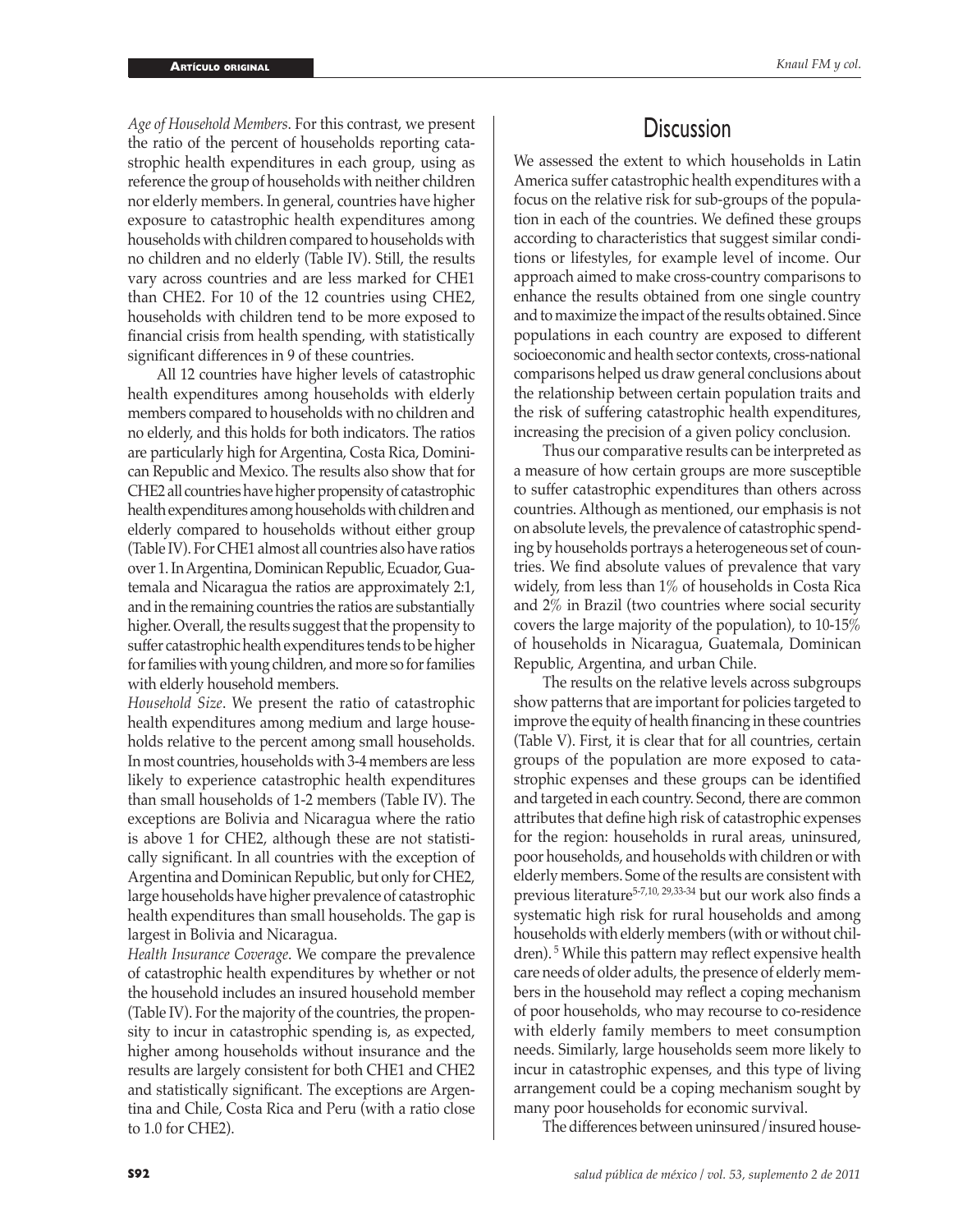|                           | Argentina | Bolivia    | <b>Brasil</b> | Chile     | Colombia | Costa Rica | Dom Rep | Ecuador    | Guatemala | Mexico     | Nicaragua  | Peru |
|---------------------------|-----------|------------|---------------|-----------|----------|------------|---------|------------|-----------|------------|------------|------|
| Rural vs urban            | X#        | XX         | X             | <b>NA</b> | X        |            | X       | X          | X         | XX         | ХX         | X    |
| Income quintile: poorest  |           |            |               |           |          |            |         |            |           |            |            |      |
| vs richest                | X         | <b>XXX</b> | <b>XXX</b>    |           | XX       | XX         |         | <b>XXX</b> | XX        | <b>XXX</b> | <b>XXX</b> | XX   |
| Household composition:    |           |            |               |           |          |            |         |            |           |            |            |      |
| children vs rest          | X#        | X          | X             |           | X        | <b>XXX</b> |         | X          | X         | X          | X          | X    |
| Household composition:    |           |            |               |           |          |            |         |            |           |            |            |      |
| Older adults vs rest      | X         |            | X             | X         | X        | XX         | XX      | X          | X         | XX         | X          | X    |
| Household composition:    |           |            |               |           |          |            |         |            |           |            |            |      |
| children and older adults |           |            |               |           |          |            |         |            |           |            |            |      |
| vs rest                   | X         |            | XX            | XX        | X        | <b>XXX</b> |         | X          | XX        | <b>XXX</b> | X          | XX   |
| Household size: 3-4       |           |            |               |           |          |            |         |            |           |            |            |      |
| members vs 2 or fewer     | X#        |            | X#            |           | X#       |            | X#      |            |           | X#         |            |      |
| Household size: 5 or more |           |            |               |           |          |            |         |            |           |            |            |      |
| members vs 2 or fewer     | X#        | XX         | X             |           | X        |            | X#      | X          | X         | X          | X          | X    |
| No health insurance       |           |            |               |           |          |            |         |            |           |            |            |      |
| coverage vs yes           | X#        | XX         | X             |           | X        | X#         | X       | X          | X         | X          | XX         |      |

**Table V Summary of significant differences in prevalence of catastrophic health expenditures in twelve Latin America and caribbean countries between sub-groups by country**

Notes: Using CHE2, data comes from Table IV (ratios of prevalence of catastrophic health expenditures using threshold= 30%)

'Rest' in household composition are households without children or older adults

Only ratios significantly different than 1 are marked with X as follows:

X#: ratio is significantly less than I

 $X: I <$  ratio  $\leq =3$ 

 $XX:3 <$  ratio  $\leq 5$ 

XXX: ratio > 5

holds are not as great as might be expected if insurance were effectively protecting households from spending out of pocket. While these results are somewhat surprising, it may indicate that households with insurance are spending out-of-pocket for uncovered expenses such as medications, or in order to avoid long waits. Furthermore, uninsured households may forego health spending and thus not incur in financial catastrophe, although they may be subject to greater health catastrophe as a result of avoiding timely care. Another important aspect is that insured populations may be self-selected. Lack of insurance may be an indicator of particular types of households that also have a different attitude towards spending on health care. This may be true for some countries more than others, in particular in those countries in which insurance is a matter of choice. Moreover, health insurance varies tremendously across countries. Thus for example, in some countries coverage may represent almost zero expenditures out of pocket while it may represent large out of pocket expenses in others.

Another important conclusion of this collective work is that the indicator used for catastrophic health expenditures can affect substantially the results; this was evident from using two indicators: out of pocket health share (CHE1) and health expenditures net of a standard value (CHE2). Once again, the absolute values

obtained with the two indicators are expected to differ, by definition, but our use of the relative standing of different groups took into account this possible source of variation. For countries with particularly high rates of absolute poverty, CHE1 may actually show more catastrophic spending among the richest compared to the poorest households as was the case in Bolivia, Peru and Guatemala. With the measure that takes into account spending on health at any level by families living below the poverty line, the result is the opposite as shown by the high differentials found. Additional support for this explanation comes from the results for Brazil, Colombia, Guatemala and Mexico where the ratio for the first indicator, though greater than 1.0, is much lower than for the second. In addition, we may be capturing non-spending by poorer households who cannot pay for health care and thus are exposed to even greater health crises.

As is typically true for cross-national comparisons, the greatest challenge for this study was the comparability of data across countries. The data sets for the various countries were not designed with cross-country comparisons in mind. Thus there were important differences in field protocols, concepts and wording and design of questionnaires. It would be advantageous to apply a standard battery of questions in all countries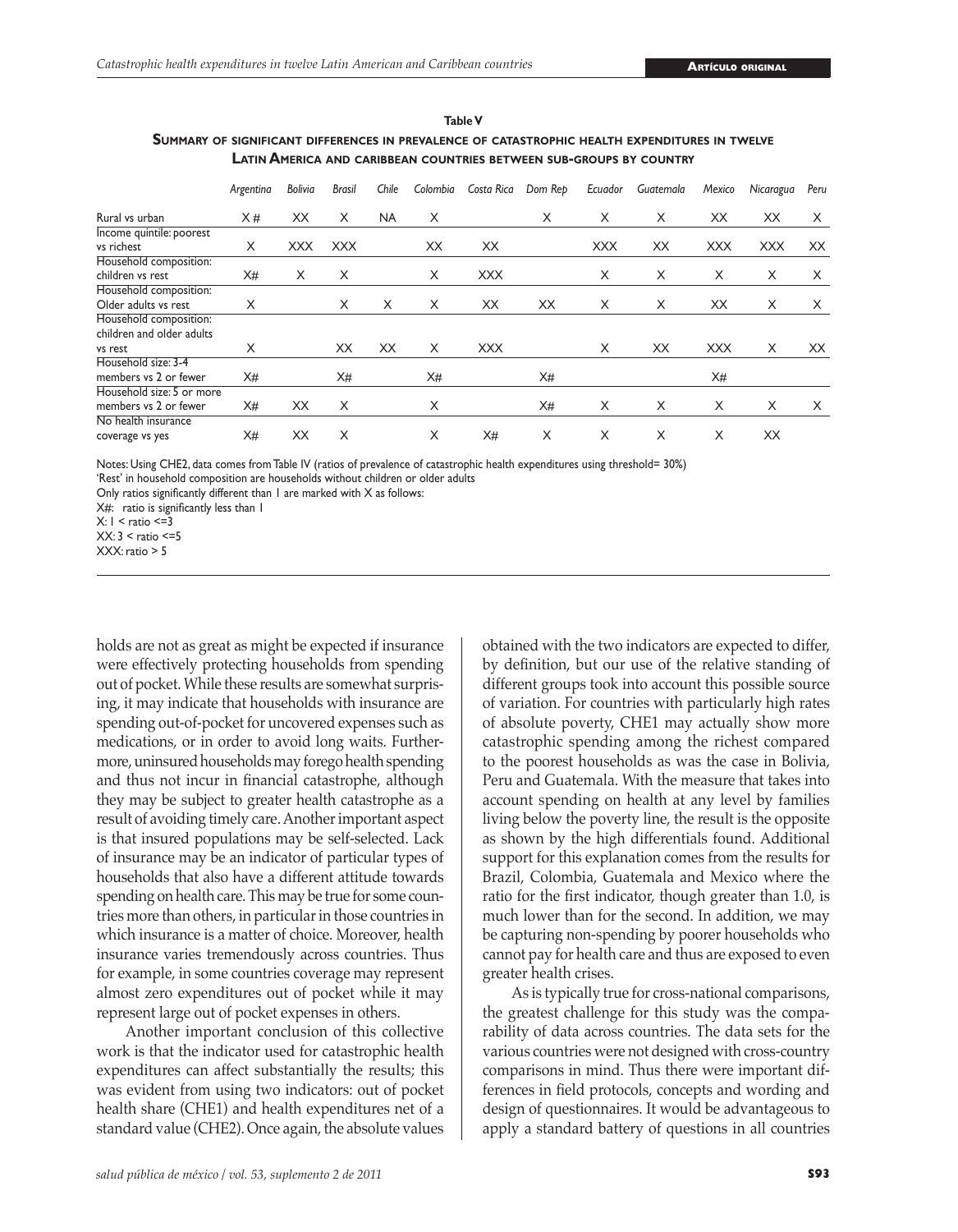for the analysis of health care spending. This convention would greatly facilitate cross-country analyses, but this harmonization effort also can potentially improve the quality of the national data sets. This collective effort would require concerted action, and could be led and financially supported by organizations such as the World Health Organization and its regional arm the PanAmerican Health Organization, and financial institutions such as the Interamerican Development Bank and the World Bank.

This paper reflects the effort by a collection of country-specific research teams that committed to harmonizing variables across the data sets to facilitate comparisons. One limitation is that the measure used for expenditures and to calculate prevalence of catastrophic health expenditures assumes that households facing potentially large medical expenditures sacrifice consumption. The definition ignores the differential ability of households to draw from savings, assets, family transfers, or other coping mechanisms to protect consumption of other goods. Previous research has argued that this approach can provide a misleading idea of the consequences for impoverishment of health shocks, in particular in the short run.15,26 This can be especially relevant in populations where informal coping mechanisms are common, which can be the case in many of the societies represented by the study countries, and these mechanisms may further differ across sub-groups in a country or across countries. Future research on this line of work could seek to improve on these features of the data samples, and assess more accurately the impact of health shocks on the economies of households in poor societies. Considering longer time horizons of health expenditures and longitudinal data on patterns over time will be essential for answering these questions. Are the same households exhibiting catastrophic expenses over time? For how long?

Our limitations notwithstanding, the approach used to quantify and compare the patterns of catastrophic health care expenditures contributes to our understanding of the groups that most need additional financial protection to prevent the consequences of health shocks, and could be used to monitor the progress of health systems in securing financial protection of vulnerable groups in Latin America. The systems to finance health care and their coverage of the population vary widely in the region, from Brazil's unified tax-based to Costa Rica's unified social health insurance scheme, both offering universal coverage. In between there are fragmented health systems that include Health Ministries covering with limited-benefit packages the population with no capacity to pay, while social health insurance schemes cover formal workers more-effectively. Innova-

tive schemes include Colombia´s regulated competition model that reaches universal coverage and has encouraged reforms in countries like the Dominican Republic and Peru. Chile's Auge scheme seeks universal coverage with a limited package and guaranteed waiting times, and Mexico´s Seguro Popular offers tax-financed coverage through social insurance covering the previously uninsured. While several countries contract private providers for their public schemes, all permit the private sector with limited regulation to sell services to those able to pay. Further work should deepen the analysis on how the patterns of catastrophic spending are related to the features of health financing in each country.

### **Acknowledgements**

Authors are grateful to IDRC (Grant 103905-001), the Carlos Slim Institute for Health through the LAC Health Observatory, the Consejo Promotor Competitividad y Salud and the Mexican Health Foundation for financial support and institutional support. Support is also recognized from CONACyT (grant 85055 Fondo Sectorial de Investigación para la Educación and grant SALUD-2004-C01-191 Fondo Sectorial de Investigación en Salud y Seguridad Social).

All authors contributed to this paper through their involvement in the ´Network on Health Financing and Social Protection in Latin America and the Caribbean (LANET) and /or the IDRC-funded project mentioned above. Other members of LANET who contributed to the work of the group are: Ana Mylena Aguilar; María Luisa Escobar; Amanda Glassman; Ramiro Guerrero Carvajal; Jorine Muiser; Gustavo Nigenda; Maja Pleich; Rocio Saenz; Vito Sciaraffia; Vito Sciaraffia Jr; Cecilia Vidal; NilhdaVillacres.

*Declaration of conflicts of interest:* The authors declare that they have no conflict of interests.

### **References**

1. World Health Organization. The World Health Report 2000: Health Systems: Improving Performance, Geneva: World Health Organization, 2000. 2. Frenk J, Gómez-Dantés O, Knaul FM. The democratization of health in Mexico: financial innovations for universal coverage. Bull World Health Organ. 2009;87:542-48.

3. Frenk J, Gómez-Dantés O. Ideas and ideals: ethical basis of health reform in Mexico. Lancet 2009;373:1406-08.

4. Leive A, Xu K. Coping with out-of-pocket health payments: empirical evidence from 15 African countries. Bull World Health Organ 2008;86:849-46.

5. Xu K, Evans D, Carrin G, Aguilar-River AM, Musgrove T, Evans T. 2007. Protecting Households from Catastrophic Health Spending. Health Aff (Millwood); 26(4).

6. Xu K, Evans DB, Carrin G, Aguilar-Rivera AM. Designing health financing